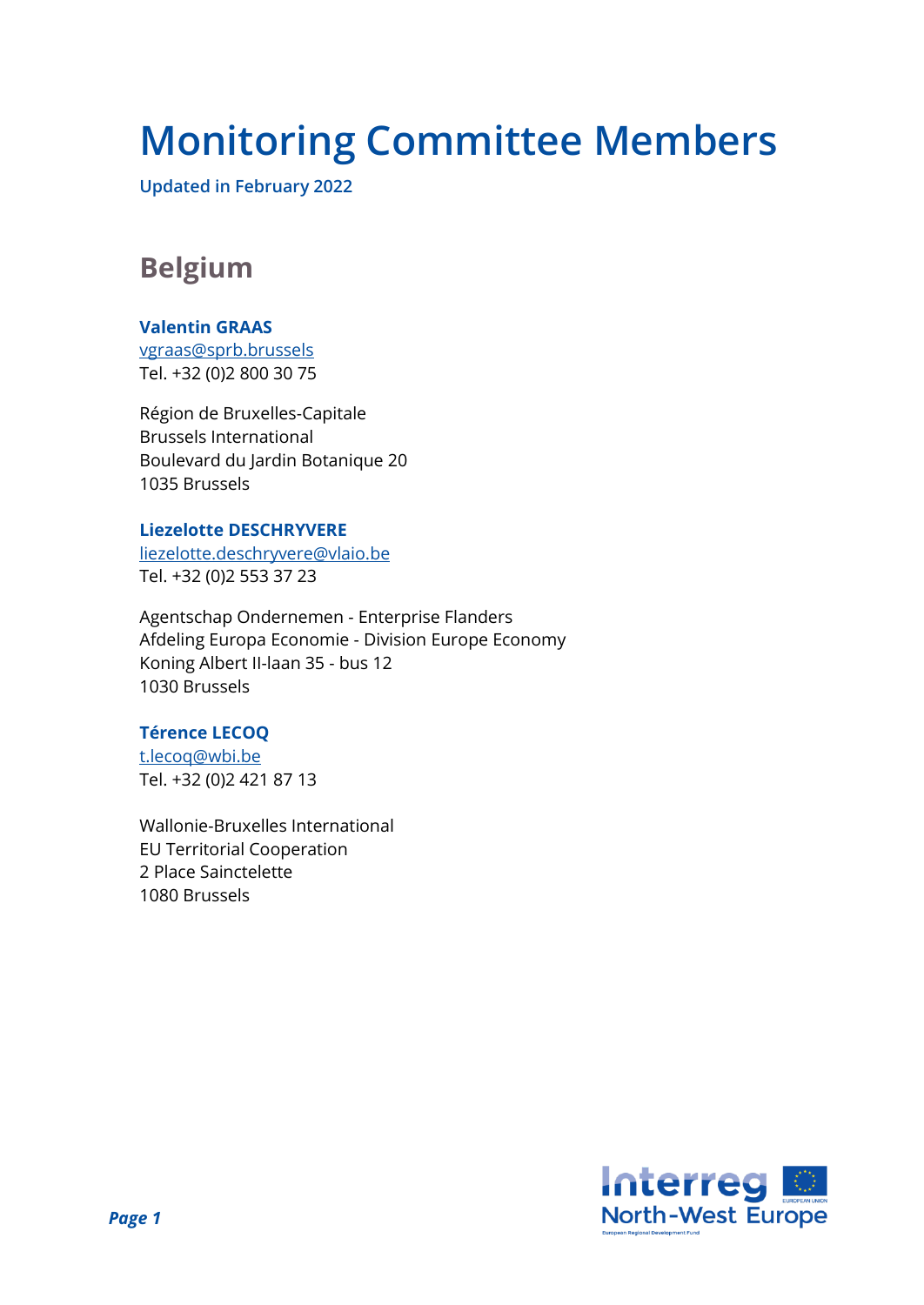### **France**

#### **Muriel Dericquebourg**

[muriel.dericquebourg@hautsdefrance.fr](mailto:muriel.dericquebourg@hautsdefrance.fr) Tel. +33 (0)3 74 27 40 85

Conseil Régional Hauts-de-France 151 avenue du Président Hoover 59555 Lille Cedex

#### **Hasiniaina DELANNOY**

[hasiniaina.delannoy@hauts-de-france.gouv.fr](mailto:hasiniaina.delannoy@hauts-de-france.gouv.fr) Tel. +33 (0)3 20 30 51 35

SGAR Hauts-de-France 2 rue Jean Sans Peur CS 20003 59039 Lille cedex

#### **Coline FIQUET**

[coline.fiquet@paysdelaloire.fr](mailto:coline.fiquet@paysdelaloire.fr) Tel. +33 (0)2 28 20 60 89

Région des Pays de la Loire Direction des politiques européennes 1 rue de la Loire 44966 Nantes cedex 9

#### **Vincent REY**

[vincent.rey@iledefrance.fr](mailto:vincent.rey@iledefrance.fr) Tel. +33 (0)1 53 85 55 88

Région Île-de-France Direction des Affaires Européennes Pôle Affaires Européennes, Coopération Internationale et Tourisme Bureaux : 33 rue Barbet de Jouy - 75007 Paris Adresse postale : 2, rue Simone Veil - 93400 Saint Ouen

#### **Emmanuelle GARDERE**

[emmanuelle.gardere@bretagne.bzh](mailto:emmanuelle.gardere@bretagne.bzh) Tel. +33 (0)2 22 51 41 77

Région Bretagne Direction des Affaires Européennes et Internationales (DAEI)

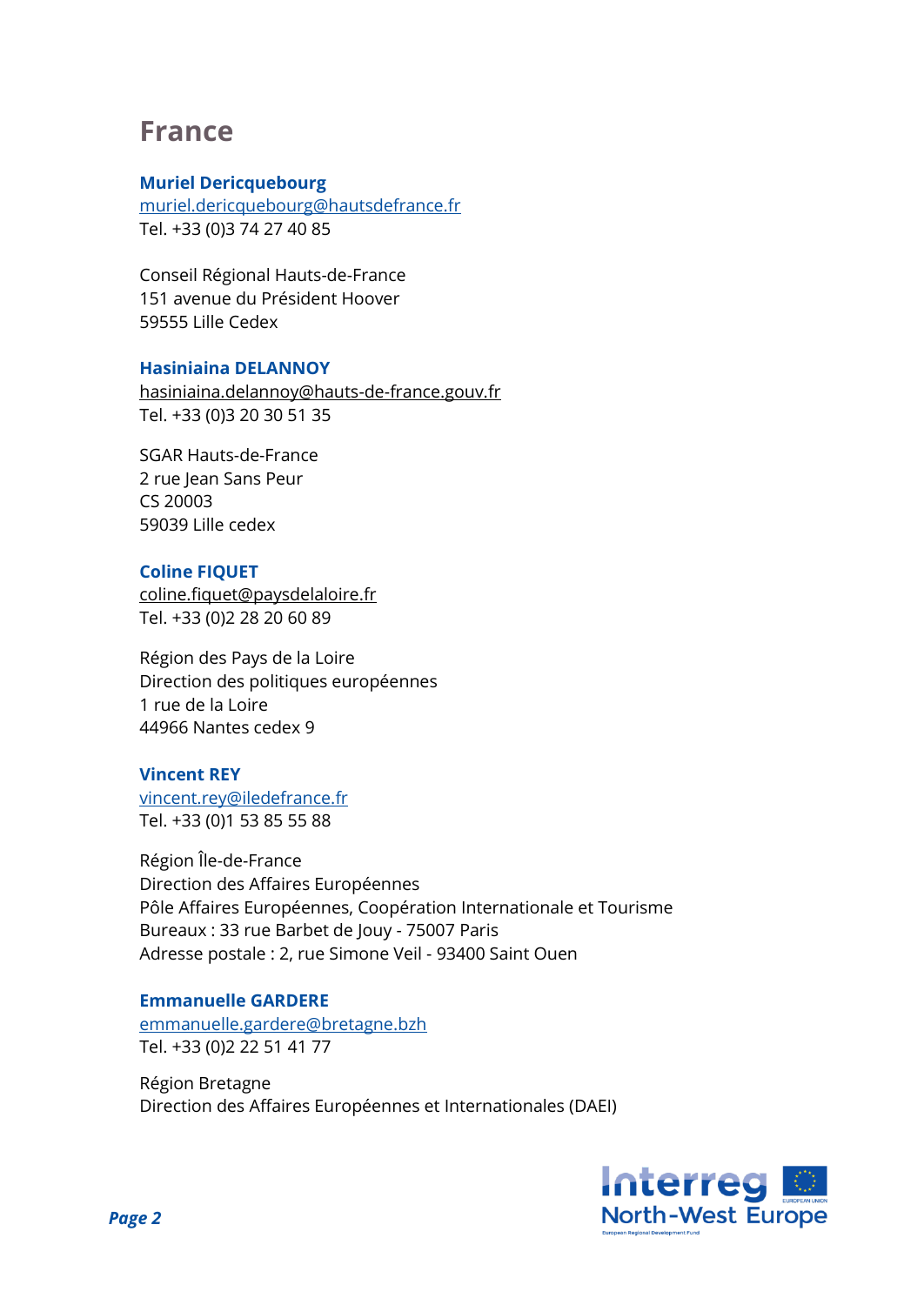283 avenue du général Patton – CS 21101 35711 Rennes Cedex 7

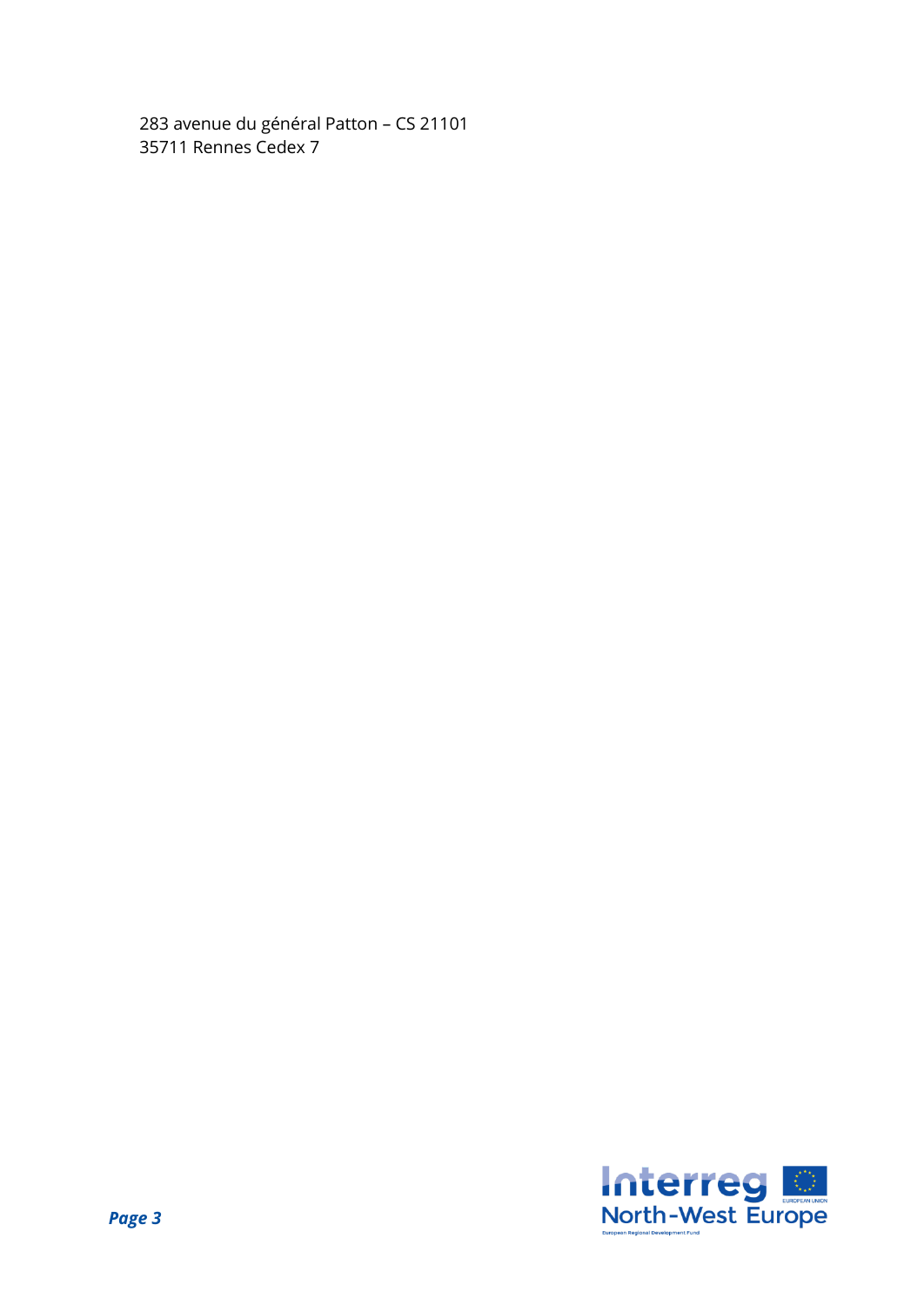### **Germany**

#### **Petra SCHELKMANN**

[petra.schelkmann@mdi.rlp.de](mailto:petra.schelkmann@mdi.rlp.de) Tel. +49 6 31 16 31 78

Ministry of the Interior and for Sports, Rhineland-Palatinate Direction Spatial Planning (Abteilung Landesplanung) Unit European Spatial development (Referat Europäische Raumentwicklung) Schillerplatz 3.5 55116 Mainz

### **Substitute**

**Cordula Schieferstein** [cordula.schieferstein@mdi.rlp.de](mailto:cordula.schieferstein@mdi.rlp.de) Tel. + 49 6 31 16 31 62

Ministry of the Interior and for Sports, Rhineland-Palatinate Direction Spatial Planning (Abteilung Landesplanung) Unit European Spatial development (Referat Europäische Raumentwicklung) Schillerplatz 3-5 55116 Mainz

#### **Ilka MEISEL**

ilka.meisel@mwide.nrw.de Tel. +49 211 61 77 21 67

Ministerium für Wirtschaft, Innovation, Digitalisierung und Energie des Landes Nordrhein-Westfalen Referat VIII A 3 – Europäische Territoriale Zusammenarbeit und Europäische Märkte Berger Allee 25 40213 Düsseldorf

#### **Substitute Milena BOYCHEVA**

milena.boycheva@mwide.nrw.de Tel. +49 211 61772-215

Ministerium für Wirtschaft, Innovation, Digitalisierung und Energie des Landes Nordrhein-Westfalen Referat VIII A 3 – Europäische Territoriale Zusammenarbeit und Europäische Märkte Berger Allee 25

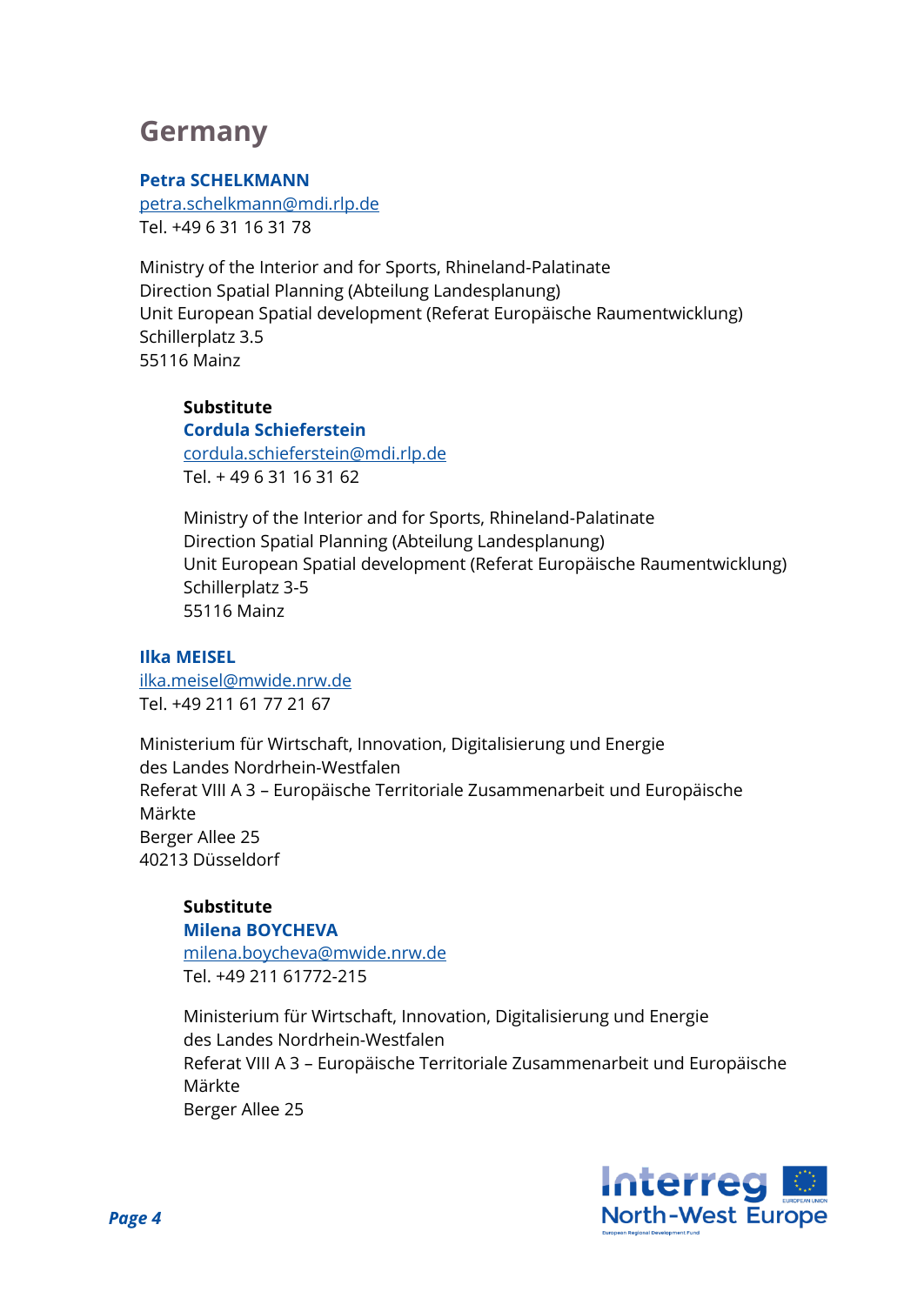#### 40213 Düsseldorf

#### **Michael DE MEULENAER**

[michael.deMeulenaer@bmwi.bund.de](mailto:michael.deMeulenaer@bmwi.bund.de) Tel. +49 30 18 615 24 85

Ministerium für Wirtschaft und Energie Villemombler Str. 76 53123 Bonn

### **Substitute**

**Bernd KLOKE**

[bernd.kloke@bmwi.bund.de](mailto:bernd.kloke@bmwi.bund.de) Tel. +49 301 86 15 76 60

Bundesministerium für Wirtschaft und Energie Scharnhorststr. 34-37 10115 Berlin

#### **Sina REDLICH**

[sina.redlich@bbr.bund.de](mailto:sina.redlich@bbr.bund.de) Tel. +49 22 89 94 01 23 36

Federal Institute for Research on Building, Urban Affairs and Spatial Development European Spatial and Urban Development Deichmanns Aue 31-37 53179 Bonn

#### **Substitute**

**Heike HAGEDORN**

[HIII3@bmi.bund.de](mailto:HIII3@bmi.bund.de) Tel. +49 30 18 681 14 617

Federal Ministry of the Interior, Building and Community European Spatial Development Policy; Territorial Cohesion Postal Adress: 11014 Berlin

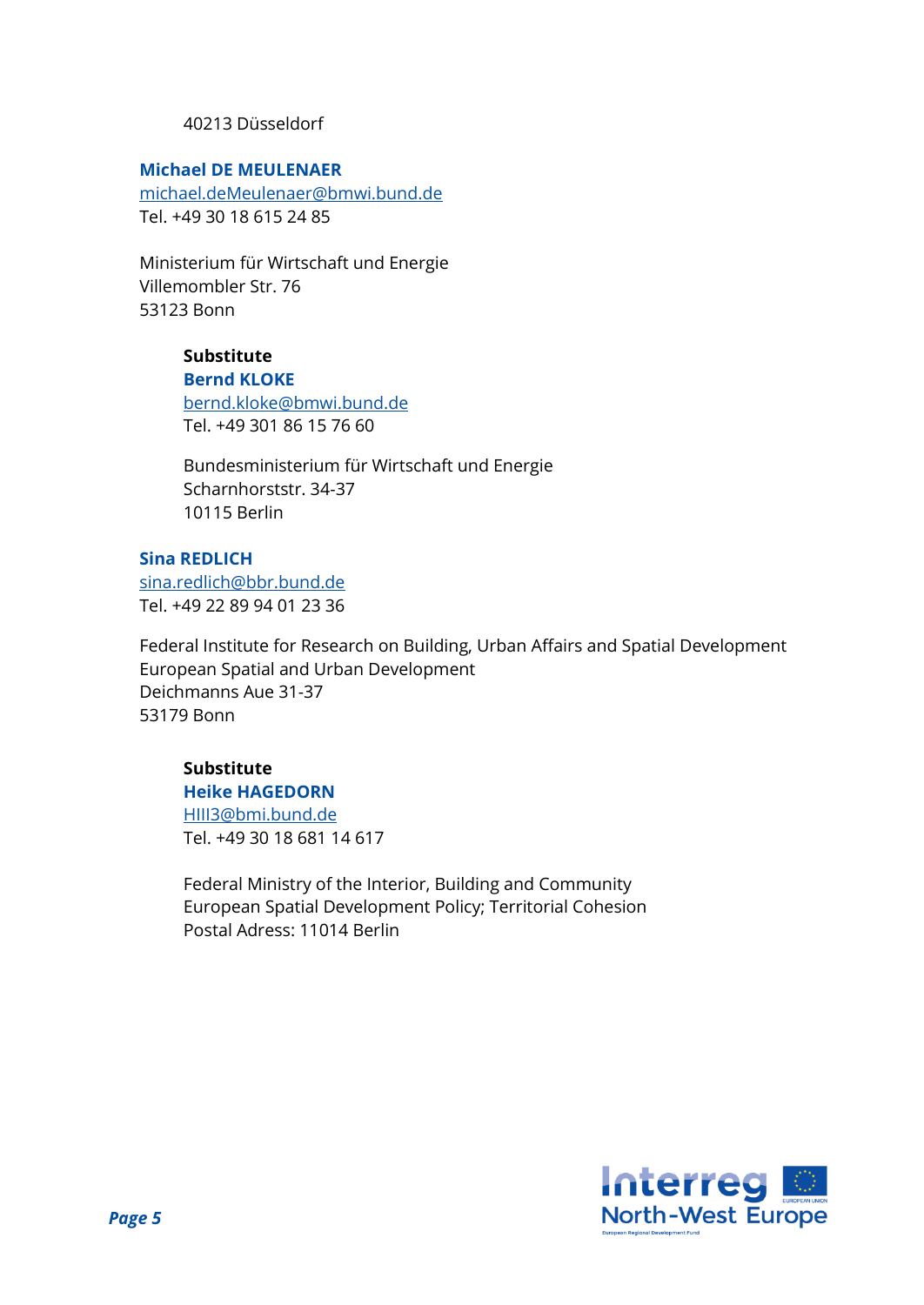### **Ireland**

#### **Mike MCGRATH**

Michael.Mcgrath@per.gov.ie Tel. +353 16 04 53 15

Department of Public Expenditure and Reform 7-9 Merrion Row Dublin 2

### **Substitute**

#### **Colette REILLY**

[Colette.Reilly@per.gov.ie](mailto:Colette.Reilly@per.gov.ie) Tel. +353 160 45 251

Department of Public Expenditure and Reform 7-9 Merrion Row Dublin 2

#### **Laure ANTONIOTTI**

[lantoniotti@emra.ie](mailto:lantoniotti@emra.ie) Tel. +353 (0)1 8074482

Eastern and Midland Regional Assembly Ballymun Civic Centre Main Street, Ballymun Dublin 9

#### **Substitute Mike BRENNAN**

[mbrennan@emra.ie](mailto:mbrennan@emra.ie) [Tel. +353 \(0\)1](tel:%2B353%20%280%291%C2%A08074482) 8074482

Eastern & Midland Regional Assembly Ballymun Civic Centre Main Street - Ballymun Dublin 9 - D09 C8P5

#### **David KELLY**

[dkelly@southernassembly.ie](mailto:dkelly@southernassembly.ie) Tel. +353 51 86 07 00

Southern and Eastern Regional Assembly - Assembly House O'Connell Street Waterford

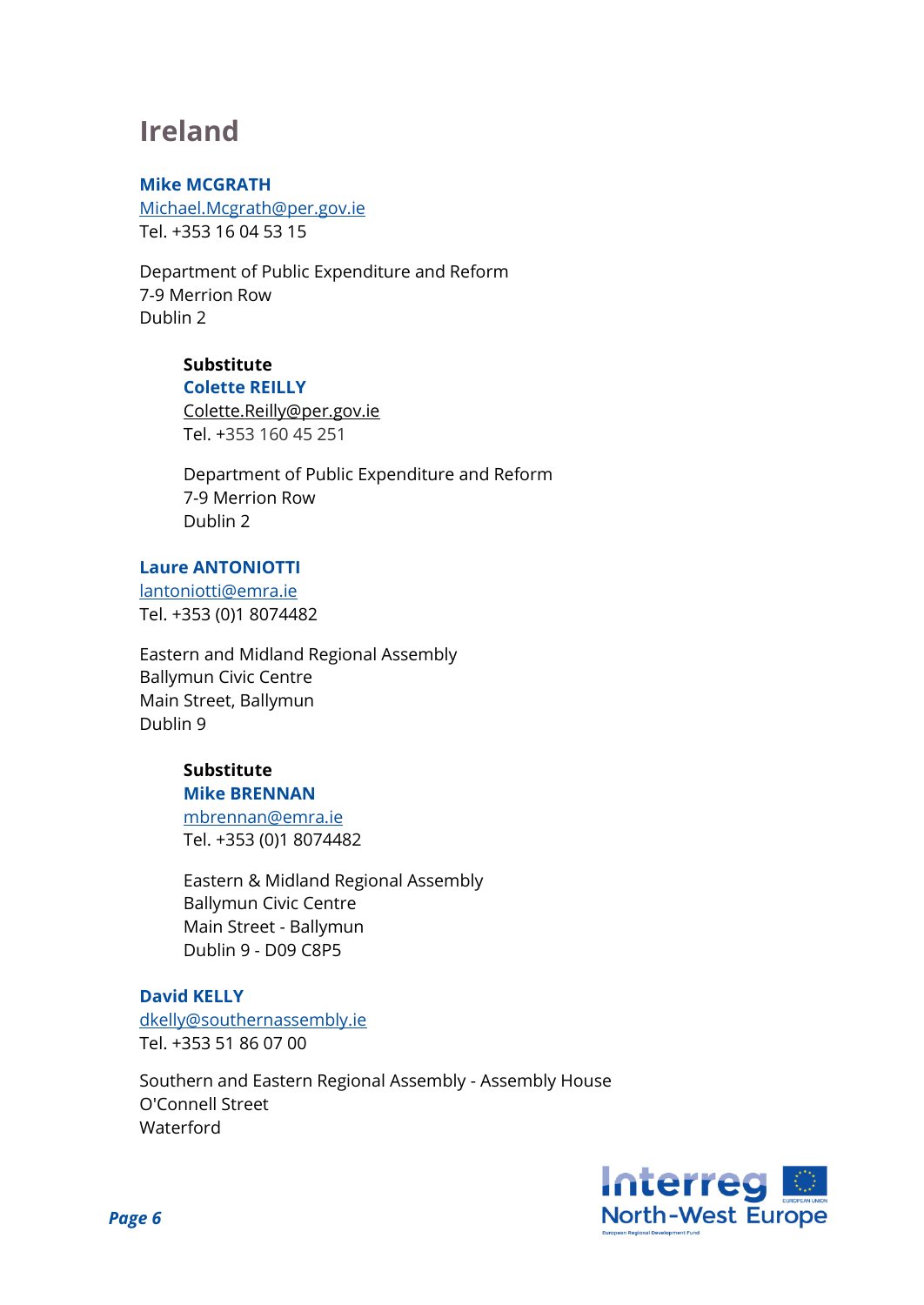#### **Substitute Enda HOGAN**

[ehogan@southernassembly.ie](mailto:ehogan@southernassembly.ie) Tel. +353 51 86 07 00

Southern and Eastern Regional Assembly - Assembly House O'Connell Street Waterford

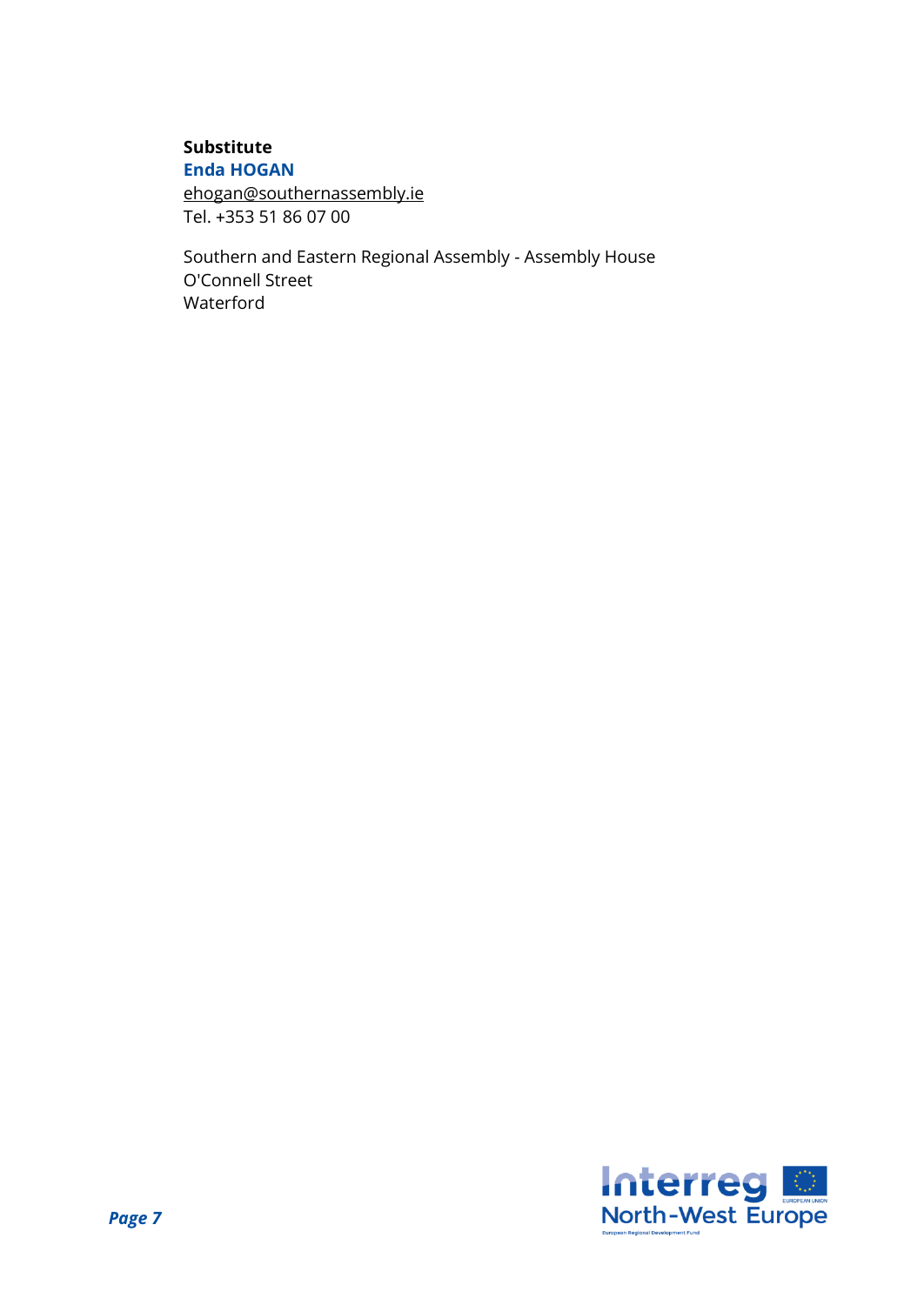### **Luxembourg**

#### **Sabine STÖLB**

[sabine.stoelb@mat.etat.lu](mailto:sabine.stoelb@mat.etat.lu) Tel. +352 478 6926

LE GOUVERNEMENT DU GRAND-DUCHÉ DE LUXEMBOURG Ministère de l'Énergie et de l'Aménagement du territoire Département de l'aménagement du territoire 4, Place de l'Europe 1499 Luxembourg Postal address : L-2946 Luxembourg

#### **Substitute**

**Christiane FORTUIN** [christiane.fortuin@mat.etat.lu](mailto:christiane.fortuin@mat.etat.lu) Tel. +352 247 86915

LE GOUVERNEMENT DU GRAND-DUCHÉ DE LUXEMBOURG Ministère de l'Énergie et de l'Aménagement du territoire Département de l'aménagement du territoire 4, Place de l'Europe 1499 Luxembourg Postal address : L-2946 Luxembourg

#### **Simone POLFER**

[simone.polfer@eco.etat.lu](mailto:imone.polfer@eco.etat.lu) Tel. +352 247 84117

Ministère de l'Economie et du Commerce Extérieur Direction de la Recherche et Innovation 19-21 Boulevard Royal 2449 Luxembourg

#### **Substitute Alain TRAUFFLER**

[alain.trauffler@eco.etat.lu](mailto:alain.trauffler@eco.etat.lu) Tel. +352 247 84158

Ministère de l'Economie et du Commerce Extérieur Direction de la Recherche et Innovation 19-21 Boulevard Royal 2449 Luxembourg

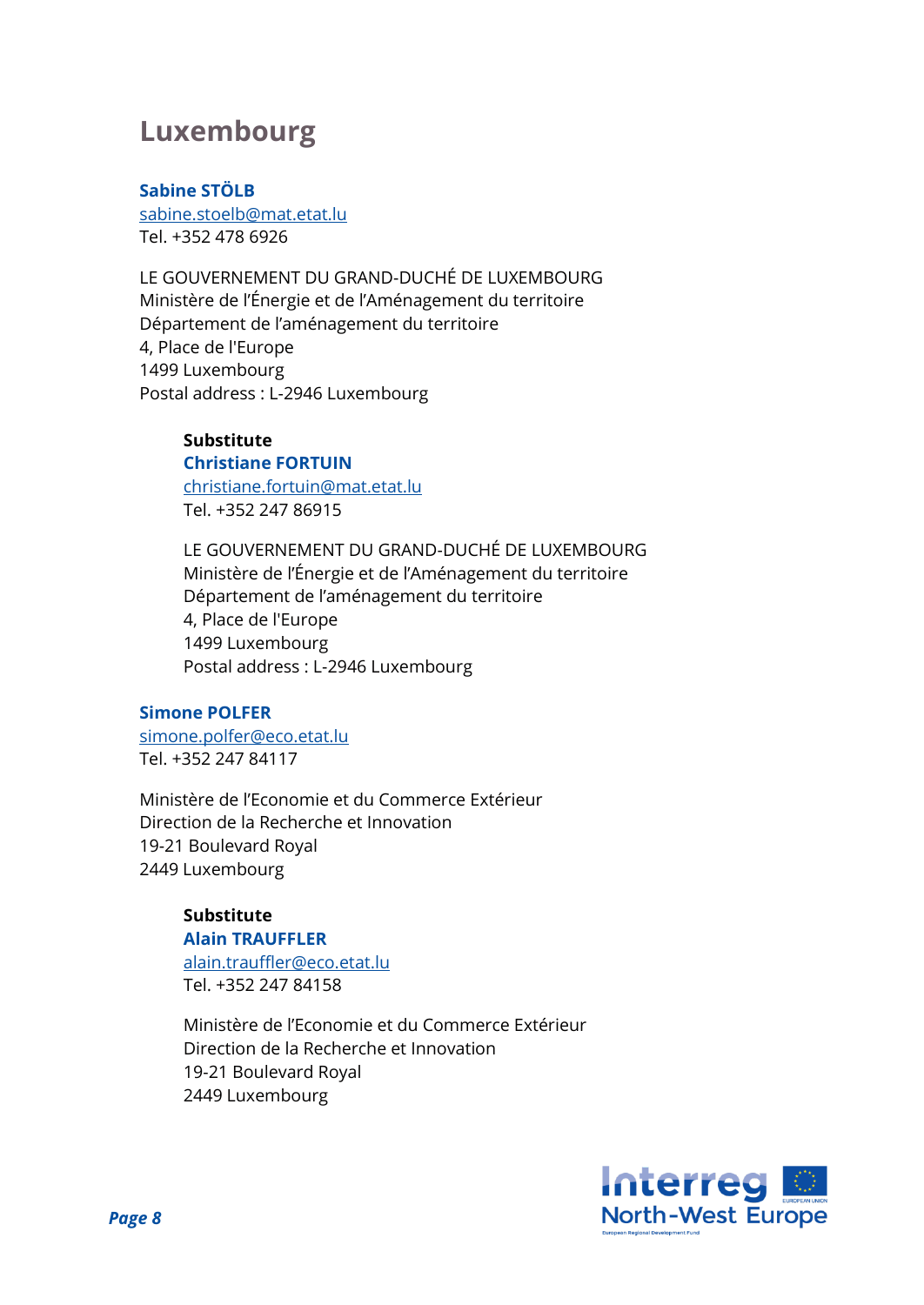# **Netherlands**

#### **Frank EVERAARTS**

[frank.everaarts@rvo.nl](mailto:frank.everaarts@rvo.nl) Tel. +31 886 02 70 26 / +31 611 32 74 92

Netherlands Enterprise Agency Team Regional Development and Mobility Postal address: PO Box 8242, 3503 RE Utrecht Visiting address: Croeselaan 15, 3521 BJ Utrecht

#### **Substitute Albin HUNIA**

#### [albin.hunia@rvo.nl](mailto:albin.hunia@rvo.nl)

Tel. +31 652 40 15 75 Netherlands Enterprise Agency Team Regional Development and Mobility Postal address: PO Box 8242, 3503 RE Utrecht Visiting address: Croeselaan 15, 3521 BJ Utrecht

#### ❖ **New delegation for the first half of the programme period as from January 1st, 2022:**

#### **Khoji WESSELIUS**

[khoji.wesselius@fryslan.frl](mailto:khoji.wesselius@fryslan.frl) Tel. +31 6 11 38 79 76 Province of Fryslân

#### **Joep EBUS**

[joep.ebus@denhaag.nl](mailto:joep.ebus@denhaag.nl) Tel. +31 6 5267 2140 City of Den Haag

#### ❖ **Deputees (and also the members for the second half):**

#### **Yill VOGELEZANG**

[y.havers@hhsk.nl](mailto:y.havers@hhsk.nl) Tel. +31 6 1136 8448 Havers for the Water Authority Schieland en Krimpenerwaard

#### **Haye Folkertsma**

[h.folkertsma@utrecht.nl](mailto:h.folkertsma@utrecht.nl) Tel. +31 6 1896 9394 City of Utrecht

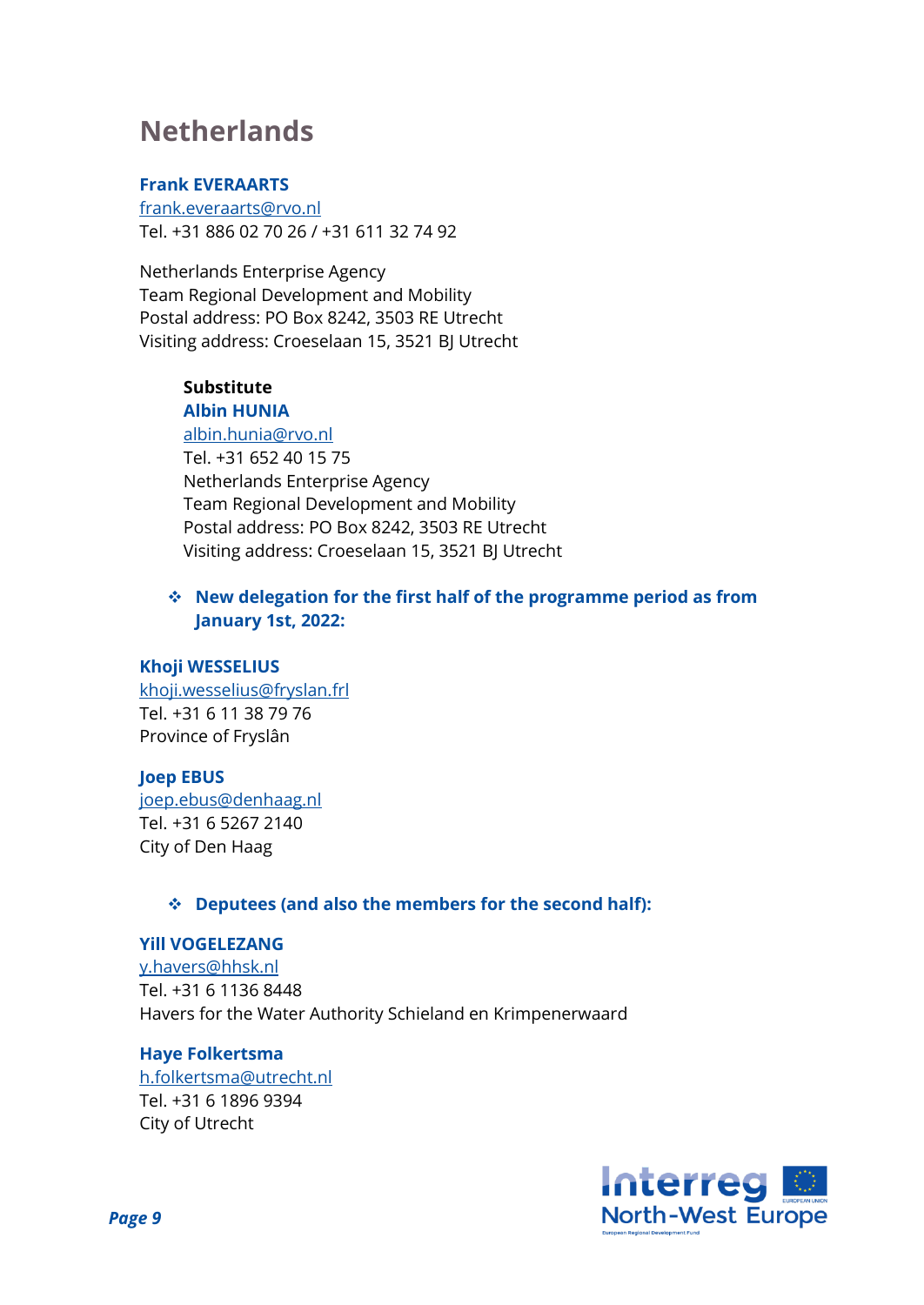### **Switzerland**

#### **Silvia JOST**

[silvia.jost@are.admin.ch](mailto:silvia.jost@are.admin.ch) Tel. +41 (0) 313 22 40 78

Office fédéral du développement territorial ARE Worblentalstrasse 66 3063 Ittigen

#### **Marc PFISTER**

[marc.pfister@are.admin.ch](mailto:marc.pfister@are.admin.ch)

Office fédéral du développement territorial ARE Worblentalstrasse 66 3063 Ittigen

#### **Sébastien RIEBEN**

[sebastien.rieben@are.admin.ch](mailto:sebastien.rieben@are.admin.ch) Tel. +41 (0)584 62 40 78

Office fédéral du développement territorial ARE Worblentalstrasse 66 3063 Ittigen

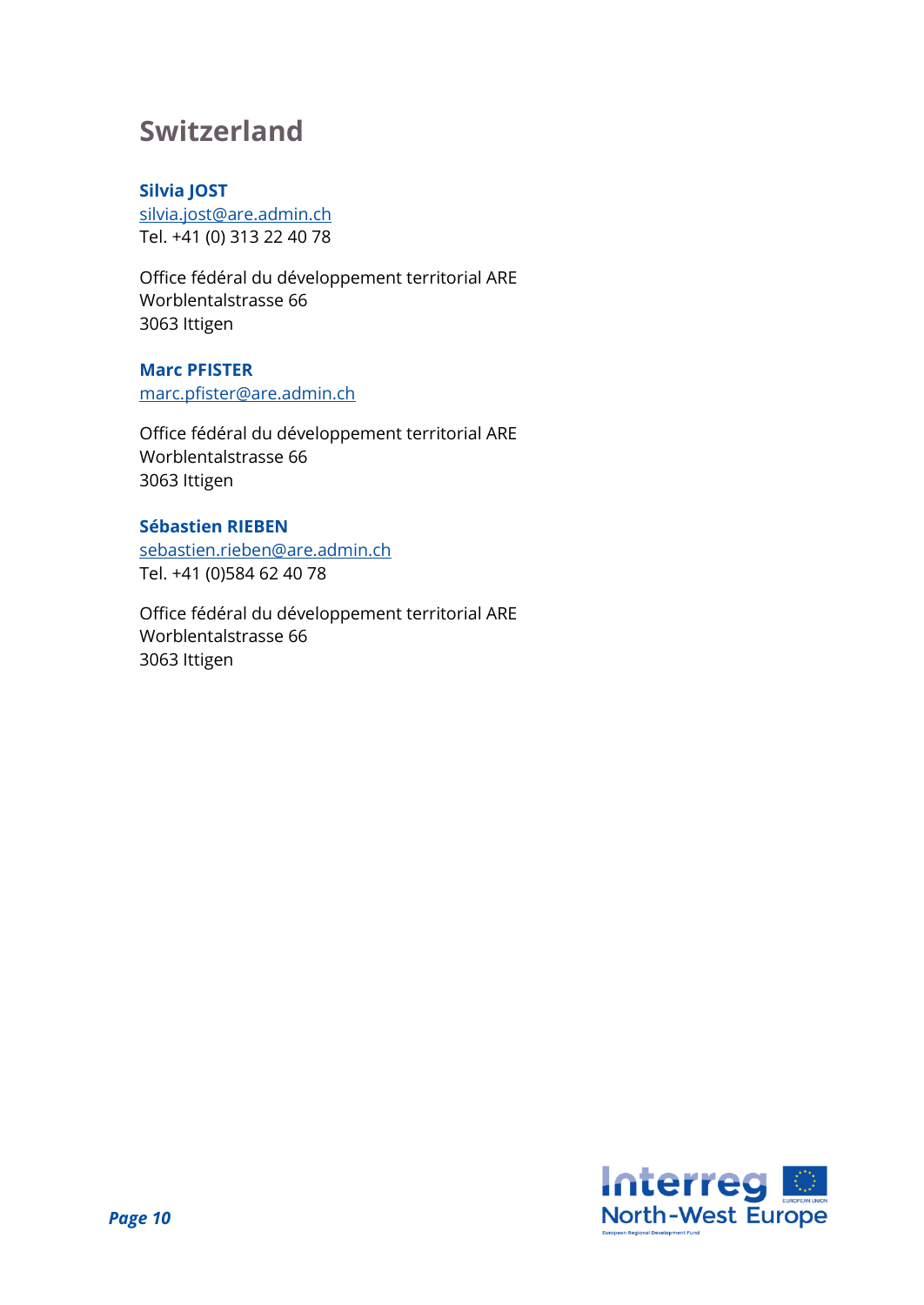# **United Kingdom**

#### **Sam LUCAS**

[sam.lucas@communities.gov.uk](mailto:sam.lucas@communities.gov.uk) Tel. +44 (0)30 34 44 35 75

Communities and Local Government 2 Marsham Street London SW1P 4DF

#### **Mike POLLARD**

[Mike.Pollard@gov.wales](mailto:mike.pollard@wales.gov.uk) Tel. +44 (0)30 00 62 84 10

Welsh Government or Rhydycar Business Park Cathays Park Merthyr Tydfil Cardiff CF48 1UZ CF10 3NQ

### **Substitute**

**Mike WALLWORK** [Mike.Wallwork@gov.wales](mailto:Mike.Wallwork@gov.wales)

Tel. +44 (0)77 69 24 94 73 Welsh European Funding Office Rhodfa Padarn Aberystwyth Ceredigion SY23 3UR

#### **Andrew LIGHTFOOT**

[andrew.lightfoot@gov.scot](mailto:andrew.lightfoot@gov.scot) Tel. +44 (0)77 75 55 26 15

Scottish Government Directorate for Economic Development - 3rd Floor 5 Atlantic Quay 150 Broomielaw Glasgow G2 8LU

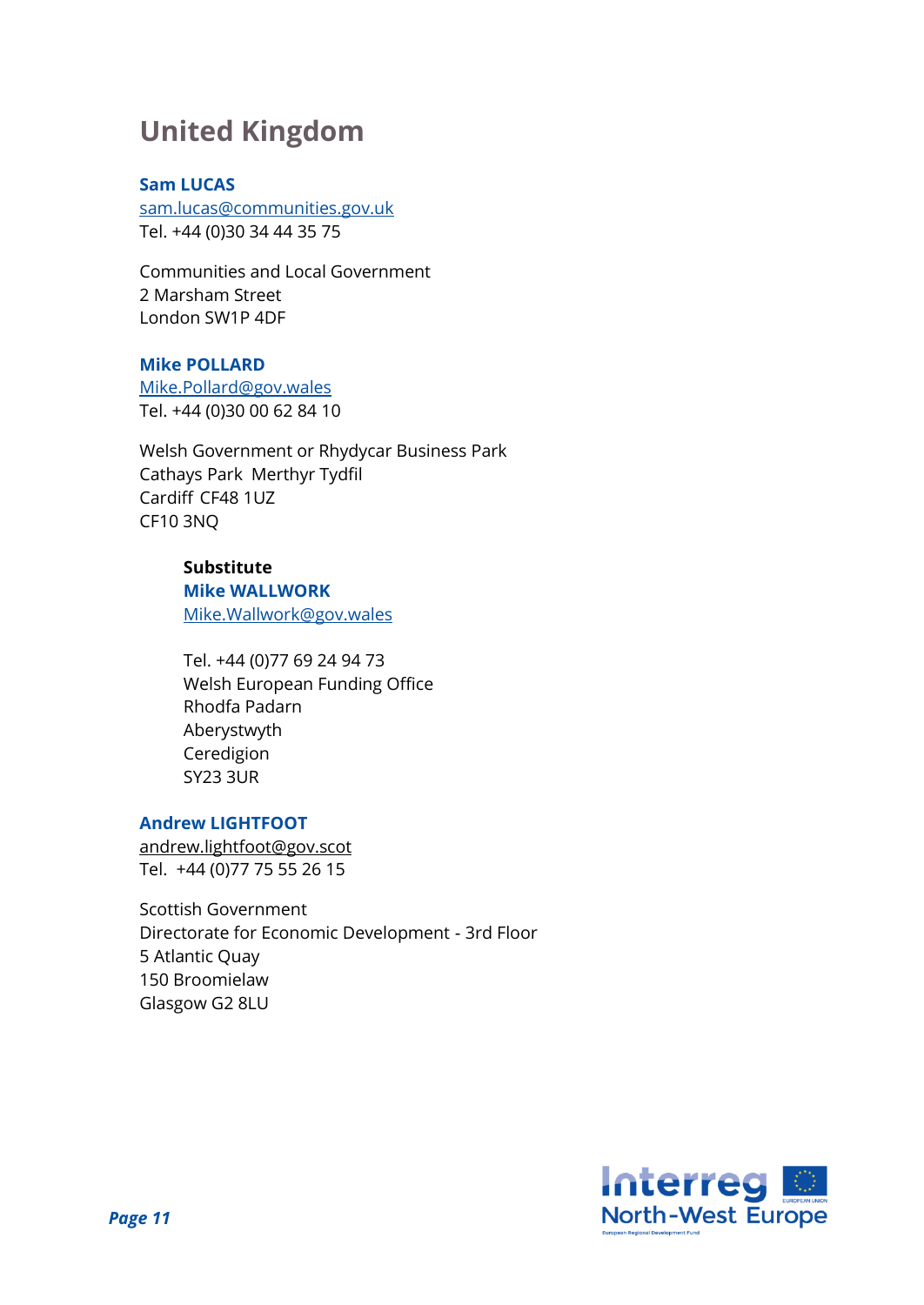# **Managing Authority**

#### **Julie PRETE**

[julie.prete@hautsdefrance.fr](mailto:julie.prete@hautsdefrance.fr) Tel. +33 (0)3 74 27 40 87

Conseil Régional Hauts-de-France Direction Europe - Service Programmes Interreg 151 avenue Hoover 59555 Lille France

#### **Amandine DUPONT**

[amandine.dupont@hautsdefrance.fr](mailto:amandine.dupont@hautsdefrance.fr) Tel. +33 (0)3 74 27 40 38

Conseil Régional Hauts-de-France 151 avenue du Président Hoover 59555 Lille

#### **Gilles GRIENBAUM**

gilles.grienbau[m@hautsdefrance.fr](mailto:fabrice.falvo@nordpasdecalais.fr) Tel. +33 (0)3 74 27 40 44

Conseil Régional Hauts-de-France Direction Europe - Service Programmes Interreg 151 avenue Hoover 59555 Lille France

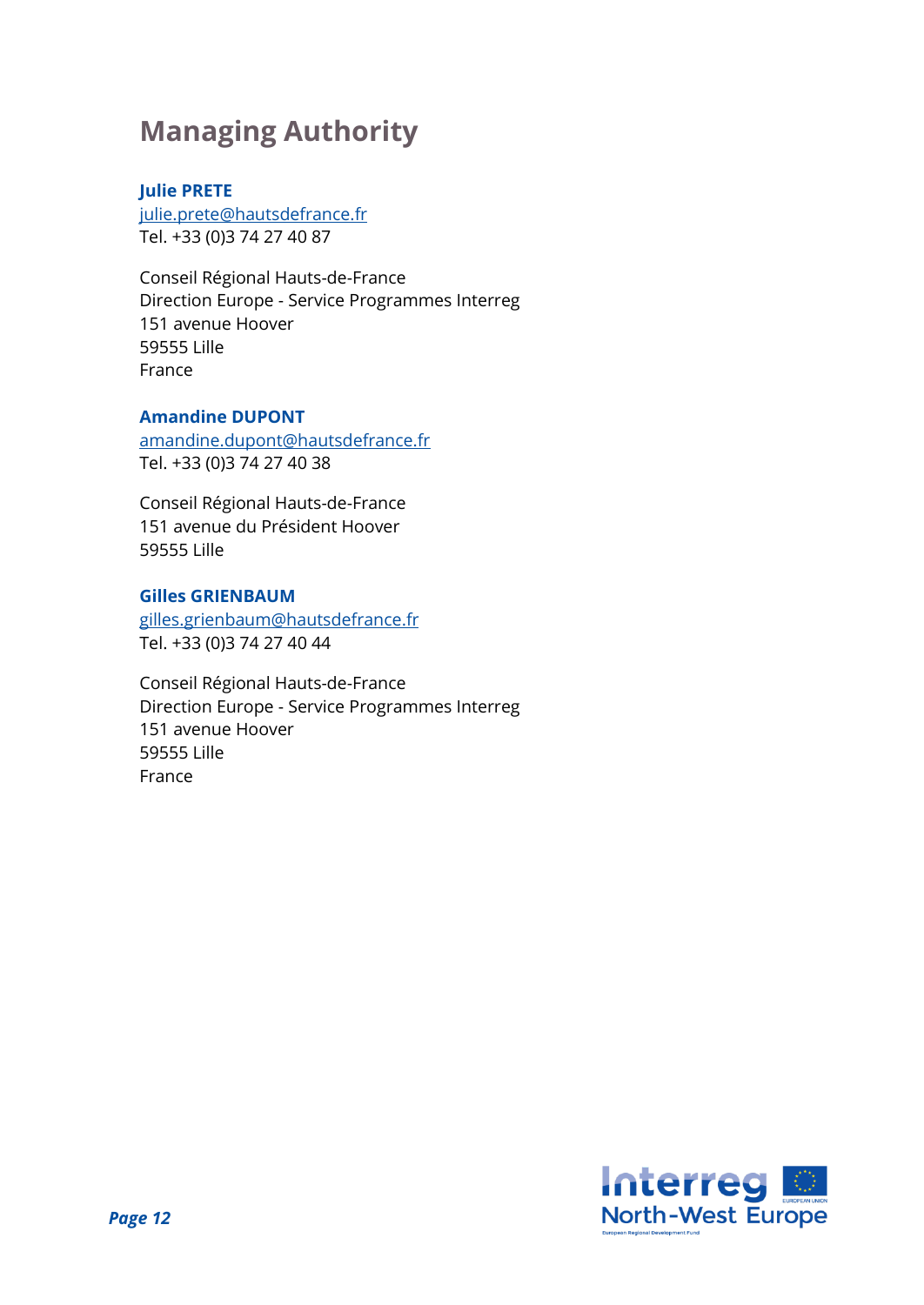# **Certifying Authority**

#### **Marie-Paule BOONE**

marie-paule.boone@oost-vlaanderen.be Tel. +32 (0)92 67 87 45 / +32 (0)491 62 41 06

Provincie Oost-Vlaanderen Woodrow Wilsonplein 2 Vierde verdieping – lokaal 417 9000 Gent Belgium

#### **Vanessa VERHEIRE**

vanessa.verheire@oost-vlaanderen.be Tel. +32 (0)92 67 87 48

Provincie Oost-Vlaanderen Woodrow Wilsonplein 2 Vierde verdieping – lokaal 417 9000 Gent Belgium

#### **Josée De PELSEMAEKER**

josee.de.pelsemaeker@oost-vlaanderen.be Tel. +32 (0)92 67 87 37

Provincie Oost-Vlaanderen Woodrow Wilsonplein 2 Vierde verdieping – lokaal 417 9000 Gent Belgium